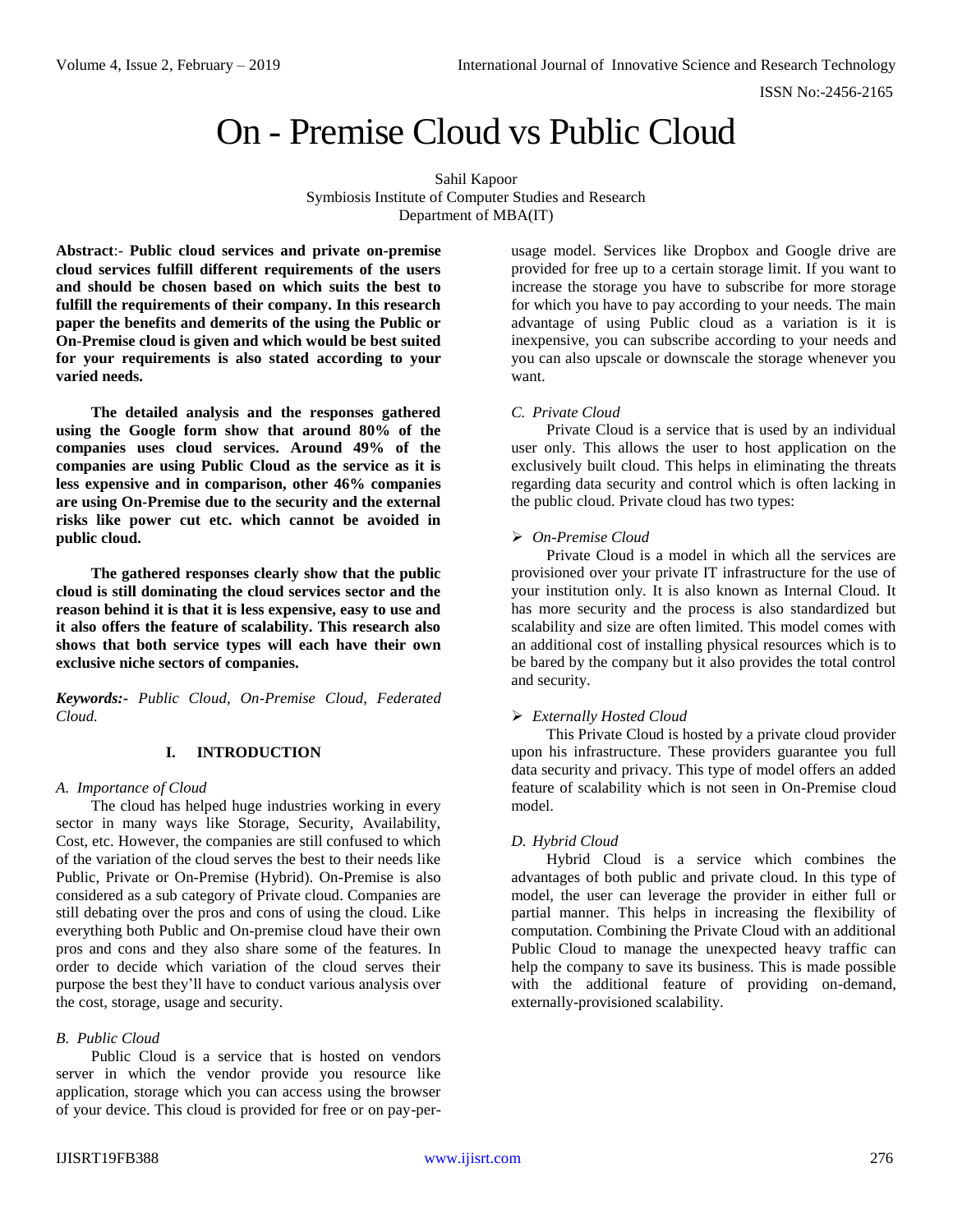ISSN No:-2456-2165

# **II. BENEFITS AND CHALLENGES OF PUBLIC CLOUD**

# *Benefits*

- Less expensive It is less expensive as all the resources are shared across multiple users who collectively pay for the services offered by the vendor.
- Easy to use It has a very simple and straightforward subscription process with no installation process.
- Scalability The storage can be updated as per your needs and the process of upgrade the storage is also very simple.

# *Challenges*

- Security Users are responsible for the security of their own application. Public clouds provide security only up to the level of abstraction of your data. So far no major attacks have been reported against the security of public cloud still the security remain the biggest concern for the users.
- Reliability Public Cloud are not that reliable as they are prone to electricity supply being interrupted due to manmade or natural reasons, this may affect the business.
- Availability Cloud service can remain down for the maintenance purpose or due to some natural calamity. Thus, cloning of the cloud is necessary if the user does not want to hamper the companies working.
- Visibility of data Users in Public cloud actually don't know where their data is being stored.

# **III. BENEFITS AND CHALLENGES OF ON PREMISE CLOUD**

# *Benefits*

- Compliance The user can customize their own regulations as per the requirement of their local and national law.
- Security Users can deploy stricter security measures depending upon their needs and their application.
- Visibility of data Users in On-premise cloud actually know where their data is being stored which is not possible in public cloud.
- Reliability and accessibility  $-$  In On-premise cloud you can actually control the electric supply which results in zero down-time of servers due to which your business can run smoothly.
- *Challenges*
- Expensive Here the user is responsible for the maintenance, installation and keeping the servers run smoothly without any external source affecting it, hence it is expensive for the users.
- Implosive  $-$  It is implosive in nature as the user cannot increase the storage after the installation of the cloud is done.
- Complex These types of cloud need a lot of manpower depending upon how big your company is as the resources will be complex and so would be managing the personnel.
- Manpower These types of cloud requires user to allocate a different team altogether for the maintenance of the servers and keep them running with zero downtime.

# **IV. HOW TO SELECT THE PERFECT CLOUD FOR YOUR COMPANY?**

Selecting the perfect cloud for your company totally depends upon your requirements and the size of your company. Before selecting which cloud to use every user should ask themselves these three questions:

- CapEx vs OpEx : Can I afford the investment required to host an On-Premise cloud?
- Backup and Disaster recovery: Do I have the best tools to secure my database from natural or manmade disasters.
- Upgrades : Do I need to avail the upgradation for all the latest functionalities and compatibilities that are being made available in the market recently
- *Selecting Public Cloud*
- Users who are looking for a low budget storage option.
- Users who can rely on simple and basic local or national regulations unlike the large or medium sized companies who have to comply with complex regulations decided by local or national law authorities.
- Users who do not want stricter security and confidentiality for their applications data and the data they manage.
- Users who are not sure about the storage capacity they would need can go for this option.
- *Selecting On-Premise Cloud*
- Users who want at most security for the confidentiality of their applications data and the data they manage should definitely go for this cloud service.
- Users having large or medium sized companies, who need to comply with the complex regulations given by the local or national authorities should go with this option as onpremise cloud allows you to customize the setting accordingly.
- Users who want complete control over the data and want to know the actual location of where their data is being stored should use this as a service.
- Users who cannot afford a single second down time of their server should also go for this option only.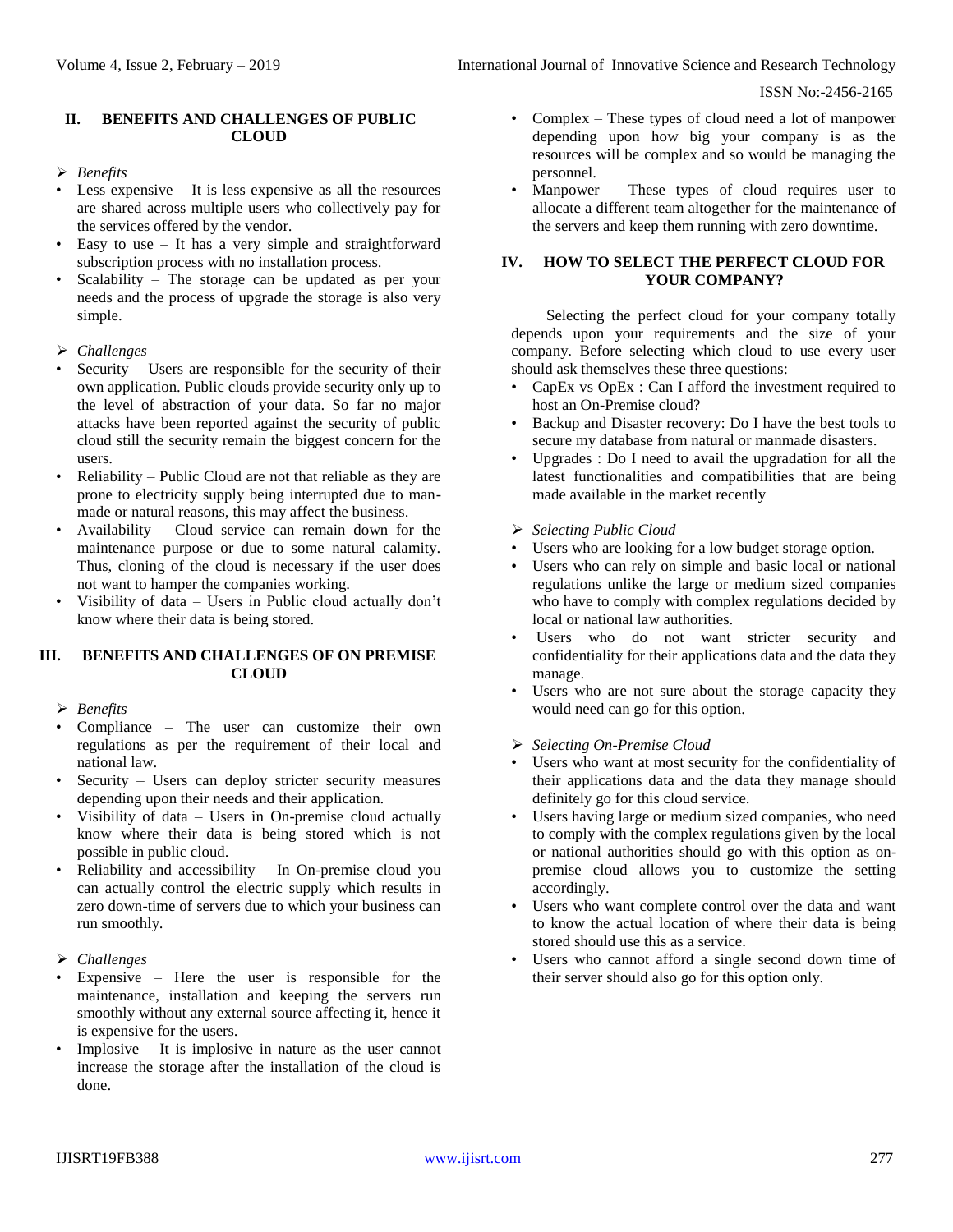#### ISSN No:-2456-2165

#### **V. PRICE COMPARISON**

In this price comparison we have taken four scenarios depending upon the company's needs like a smaller one, a tiny deployment, a bigger enterprise and a very large enterprise. We have considered three aspects of the setup namely Compute, Storage and Network costs.

The below table 1 shows the scenario-based comparison upon the types of VM's needed.

| Scenario     |      | B   |       |       |
|--------------|------|-----|-------|-------|
| Small VM     | 20   |     | 200   | 500   |
| Medium VM    | 40   | 10  | 750   | 1750  |
| Large VM     | 10   |     | 150   | 750   |
| Storage (TB) | 10.9 | 2.5 | 171.9 | 468.8 |

Table 1

The fig. 1 depicts a bar graph of VM's used for various scenario.



This are the details of the VM's needed by the companies according to the earlier shown scenario. Here each of the VM's come with 160GB of storage so the scenarios are chosen on the basis of storage capacity needed.

The below Tables 1, 2 give an approximate costing to get an On-Premise setup and a Cloud setup for your company. All the costing shown over here are in Indian Rupees and are not exact costs.

| On-Premise     | A                       |                         |                        |                         |
|----------------|-------------------------|-------------------------|------------------------|-------------------------|
| Compute        | R <sub>s</sub> 352740.2 | R <sub>s</sub> 235159.9 | R <sub>s</sub> 2939503 | R <sub>s</sub> 8700929  |
| Storage        | R <sub>s</sub> 430052.6 | R <sub>s</sub> 143350.9 | R <sub>s</sub> 5303979 | R <sub>s</sub> 14335079 |
| <b>Network</b> | R <sub>s</sub> 183426.5 | R <sub>s</sub> 183426.5 | Rs 366853.1            | Rs 733705.3             |
| Total          | Rs 966219.4             | R <sub>s</sub> 561937.3 | Rs 8610335             | Rs 23769714             |

| a.<br>۹<br>×<br>۰, |  |
|--------------------|--|
|--------------------|--|

| Cloud   | A                       |                         |                         |                         |
|---------|-------------------------|-------------------------|-------------------------|-------------------------|
| Compute | Rs 479166.7             | R <sub>s</sub> 107345.4 | Rs 7763062              | R <sub>s</sub> 25864064 |
|         |                         |                         |                         |                         |
| Storage | R <sub>s</sub> 38033.34 | R <sub>s</sub> 8693.174 | R <sub>s</sub> 597666.8 | R <sub>s</sub> 1630000  |
|         |                         |                         |                         |                         |
| Total   | Rs 517200               | R <sub>s</sub> 116038.5 | R <sub>s</sub> 8360728  | R <sub>s</sub> 27494064 |
|         |                         |                         |                         |                         |

#### Table 3

Considering the scenario A, we find that, the computational costs are found to be higher in the Public Cloud Setup whereas the storage costs are less for the same setup. The overall cost of On-premise Cloud is 86 percent higher than Public Cloud.

Considering the scenario B, we find that, the computational and Storage costs are found to be higher in the On- Premise Cloud Setup. The overall cost of On-premise Cloud is 384 percent higher than Public Cloud.

Considering the scenario C, we find that, the computational and storage costs are found to be higher in the Public Cloud Setup. The overall cost of On-premise Cloud is 2.98 percent higher than Public Cloud.

Considering the scenario D, we find that, the computational and storage costs are found to be much higher in the Public Cloud Setup. The overall cost of On-premise Cloud is 15.66 percent lesser than Public Cloud.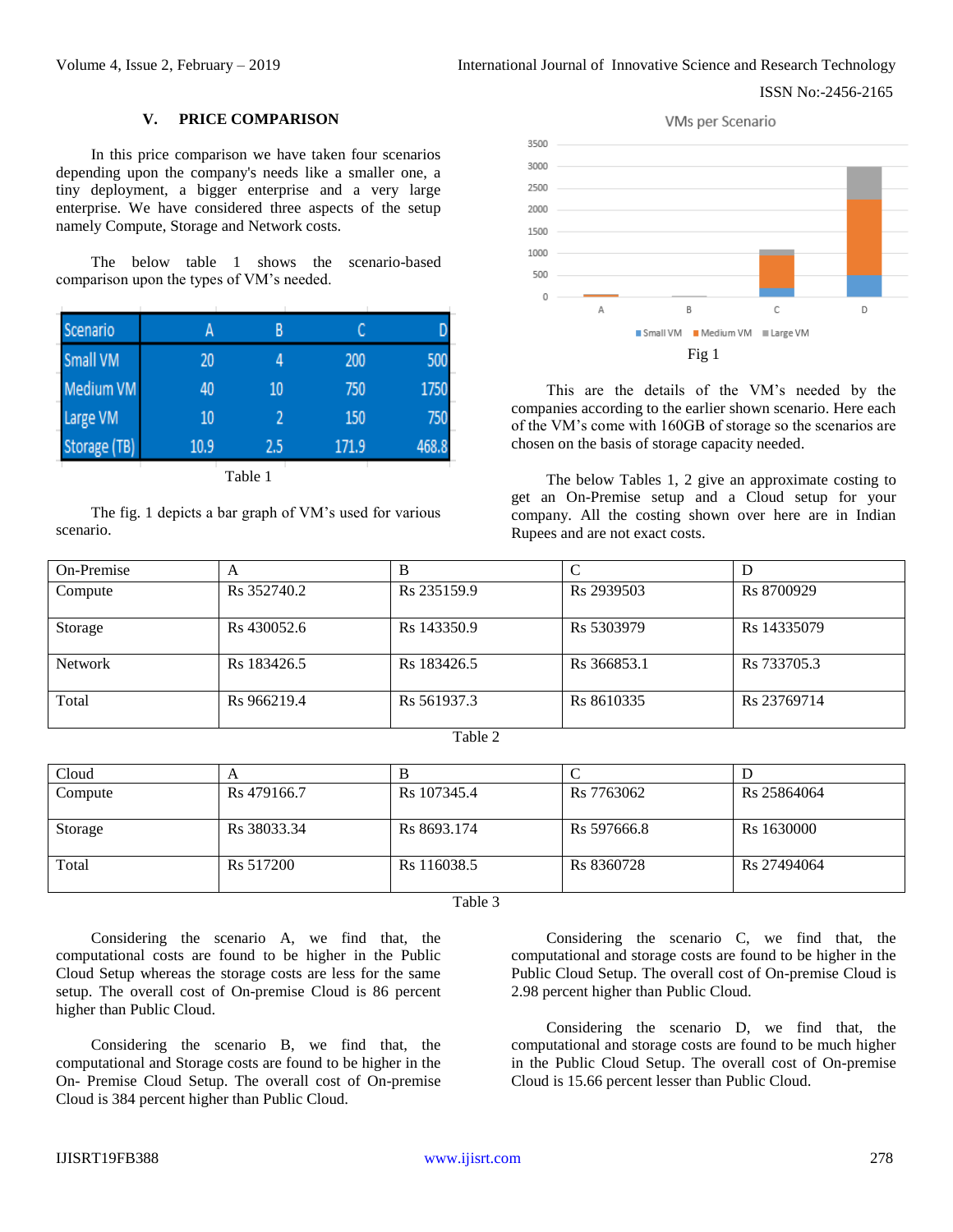We can infer from the above analysis that, for Scenarios A, B and C Public Cloud is more preferable. However, For Scenario D, On-Premise is more suitable.

# **VI. SURVEY REPORTS**

This research provides the most comprehensive view over the growing cloud market, with the studies that span over a month and more than 50 survey responses taken. The survey was taken by the professionals working at different roles in different industries.

The fig. 2 Below shows the vivid nature of the respondents' profiles in their respective companies. This research has respondents from profiles like Software Engineer, Analyst, Vice President etc.



The below Fig. 3 Gives information regarding the respondents' company as to in which sector they are. The sector varies from IT to Banking to Manufacturing. This demonstrates the market that the cloud services have acquired.

The below Fig. 4 Depicts various sectors in which the IT companies are working and the clients of this companies are from which sectors. The sectors like Manufacturing, Banking and Education hold the maximum number of clients for an IT company followed by Engineering, Government and Telecom industries.



The below fig. 5 shows the market that the cloud services have captured. All this companies were using traditional storage methods in the past like having big server rooms for storing their data.

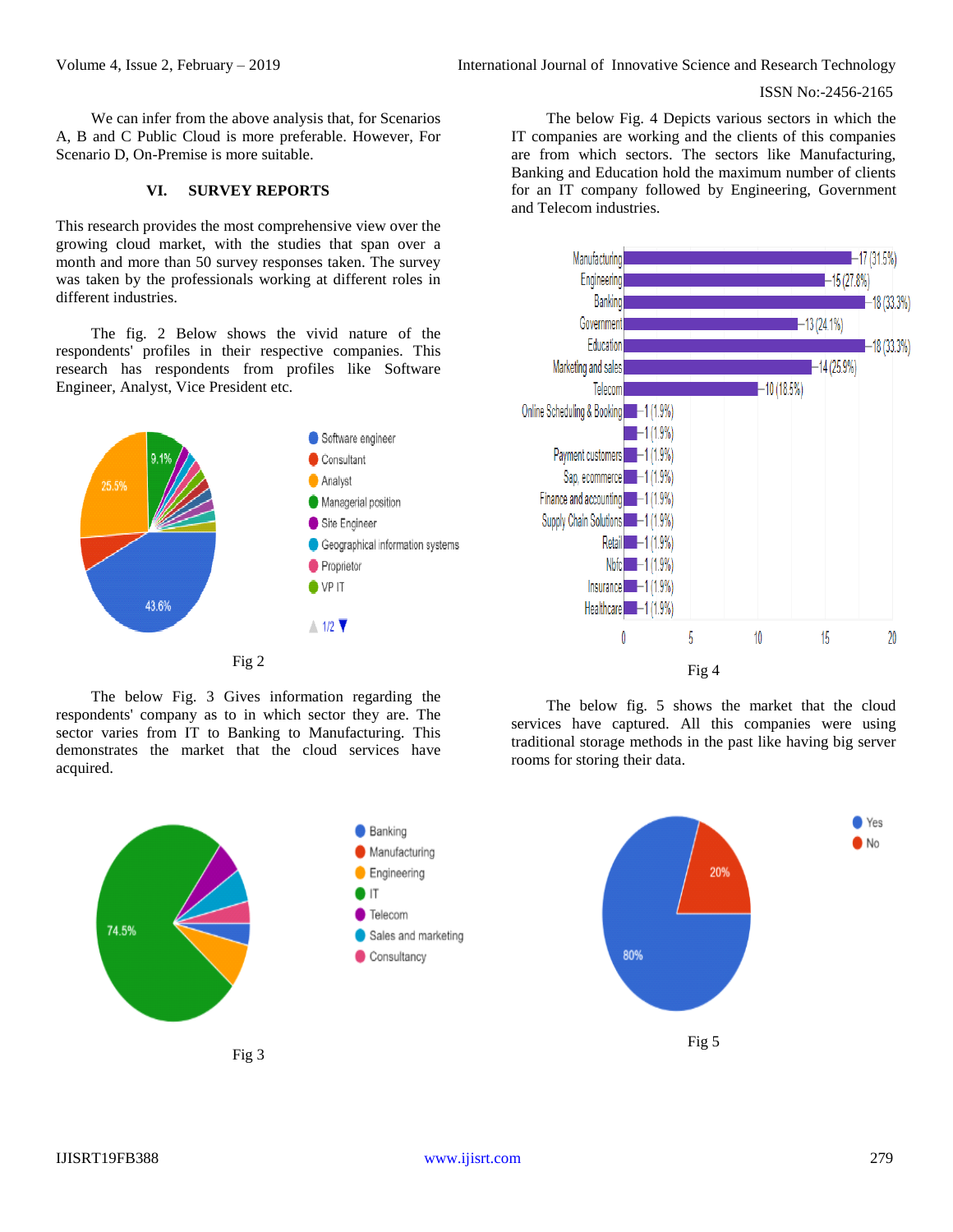ISSN No:-2456-2165

The below fig. 6 Depicts the data about that small market who still follow the traditional method of storing the data and the reasons why they don't want to shift to cloud services.



The below fig. 7 gives information regarding to which cloud service is used the most. This data clearly tells us that Public cloud is dominating the market with 48.8% users and then the On-Premise cloud follows it with 46.5% users and the rest of the 37.2% users are using Federated (Hybrid) cloud. This data is not calculated in 100% as most of the companies are using two or more type of cloud in order to fulfill their various requirements.



The fig. 8 helps us to know the preferred services that a cloud user wants and the reason why the cloud user has selected cloud services for storage rather than using the traditional method. This also helps us to know that the storage facility is the most preferred requirement of a user.



The below fig. 9 depicts the advantages that the user feels a cloud is providing them. In this research the availability of the service is considered to be the greatest advantage as 83.7% of the user feel that cloud has helped them to avail the access to their storage from anywhere in this world.



The fig. 10 below shows the user felt disadvantages of using the cloud as a service. This helps us to understand where the cloud services need to improve in order to give utmost advantage to its users. Here the cost factor leads as 62.8% users think that the cloud services are expensive and out of there budget following with the external risk such as power cut, server loss due to natural or manmade calamities etc.